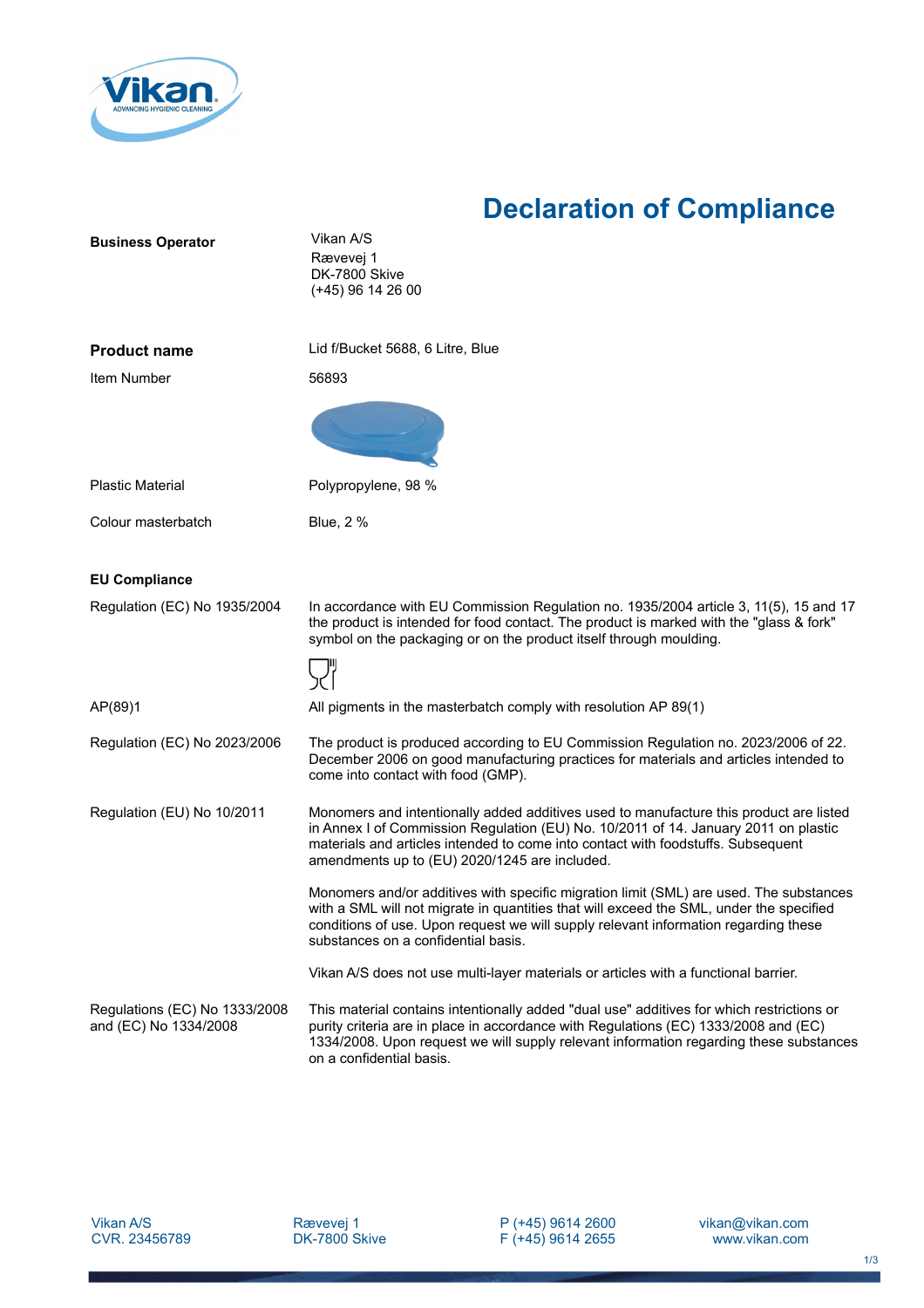

| <b>US FDA Compliance</b>                            | All raw materials in this product are in compliance with FDA (Food and Drug<br>Administration in the USA) 21 CFR parts 170 to 199.                                                                                                                                                                                                                            |
|-----------------------------------------------------|---------------------------------------------------------------------------------------------------------------------------------------------------------------------------------------------------------------------------------------------------------------------------------------------------------------------------------------------------------------|
|                                                     | The polymers and additives complies with FDA 21 CFR part 174, 175, 176, 177, 178,<br>181, 182, 184, or 186. Additives are cleared according to FDA 21 CFR Part 178 (Indirect<br>food additives), are generally recognised as safe (GRAS), are prior-sanctioned food<br>ingredients, or are cleared on basis of regulations for food additives of before 1958. |
|                                                     | The polypropylene complies with FDA 21 CFR 177.1520 "olefin polymers".                                                                                                                                                                                                                                                                                        |
|                                                     | The pigments in the masterbatch are listed under FDA 21 CFR 178.3297 "Colorants for<br>Polymers".                                                                                                                                                                                                                                                             |
| <b>UK Compliance</b>                                | The product complies with The Materials and Articles in Contact with Food (Amendment)<br>(EU Exit) Regulations 2019 No. 704.                                                                                                                                                                                                                                  |
| <b>Danish Compliance</b>                            | The product complies with the Danish consolidation Act no. 681 of 25/05/2020.                                                                                                                                                                                                                                                                                 |
| <b>Migration analysis plastics</b>                  | Samples of the product, or a similar product made from identical plastic material, have<br>been tested for overall migration according to the test conditions specified in (EU)<br>10/2011, and the article comply with the overall migration limit of 10 mg/dm <sup>2</sup> or 60 mg/kg.                                                                     |
|                                                     | Test conditions for overall migration were OM2 (10 days at 40 °C)                                                                                                                                                                                                                                                                                             |
|                                                     | Food simulants used for overall migration were 10 % ethanol (simulant A), 3 % acetic acid<br>(simulant B) and olive oil (simulant D2).                                                                                                                                                                                                                        |
|                                                     | Compliance with specific migration limits, and other restrictions, has been documented<br>through testing, calculation or simulation.                                                                                                                                                                                                                         |
| Max ratio of food contact surface<br>area to volume | 2.1 dm <sup>2</sup> /100 ml                                                                                                                                                                                                                                                                                                                                   |
| <b>Food contact types</b>                           | The product is suitable for contact with the following types of food under the intended and<br>foreseeable conditions of use:                                                                                                                                                                                                                                 |
|                                                     | Aqueous                                                                                                                                                                                                                                                                                                                                                       |
|                                                     | $\sqrt{ }$ Acidic<br>⊻                                                                                                                                                                                                                                                                                                                                        |
|                                                     | Alcoholic                                                                                                                                                                                                                                                                                                                                                     |
|                                                     | Fatty<br>١V                                                                                                                                                                                                                                                                                                                                                   |
|                                                     | Dry<br>I√                                                                                                                                                                                                                                                                                                                                                     |
| Food contact usage time and<br>temperature          | Storage at room temperature or below up to 30 days, including heating up to 70 °C for<br>up to 2 hours, or heating up to 100 °C for up to 15 minutes.                                                                                                                                                                                                         |
| Non-food contact usage<br>temperature               | Minimum temperature: -20 °C<br>Maximum temperature: 100 °C                                                                                                                                                                                                                                                                                                    |
|                                                     |                                                                                                                                                                                                                                                                                                                                                               |

Vikan A/S CVR. 23456789

Rævevej 1 DK-7800 Skive P (+45) 9614 2600 F (+45) 9614 2655 vikan@vikan.com www.vikan.com